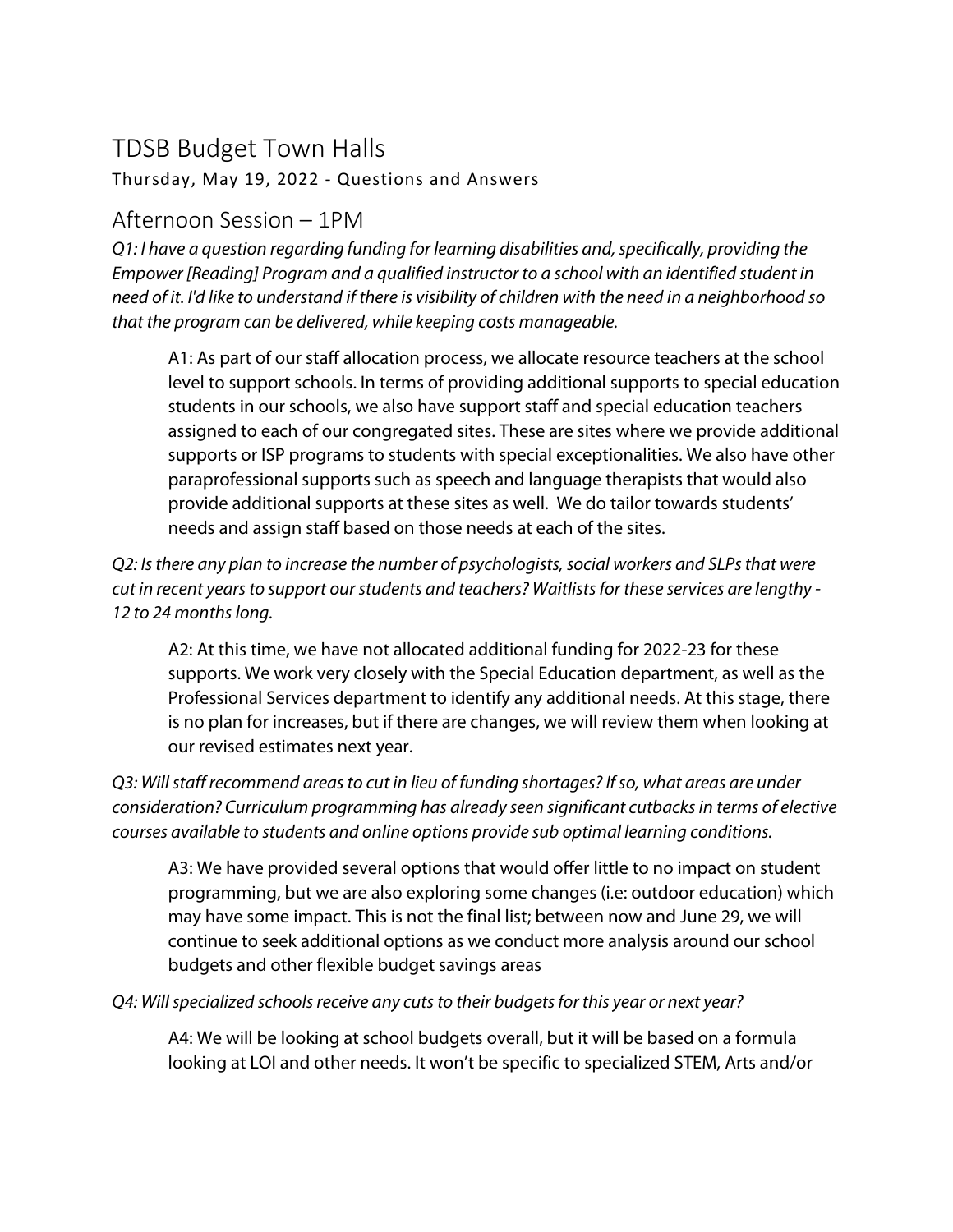athletic programs. Any reductions to school budgets will be at a broader perspective for all schools.

# *Q5: Will the funding for student mental health supports (TDSB received about 2.4 million of 10 million across the province) only be available in the 2022-23 school year or will that be available in future years?*

A5: This mental health funding is part of our Grants for Student Needs (GSN) allocation, provided by the Ministry of Education. With the upcoming provincial elections, we don't know if there is going to be a change in government, and whether the province will opt to continue this funding for the 2023-24 year. We do know that this funding is going to be available for 2022-23.

# *Q6: When a school fundraises, what percentage goes to a sister school a school that is truly in need?*

A6: Fundraising is up to each individual school. We do have some schools who are very active in terms of fundraising and have opted to allocate a portion of their proceeds to a school that hasn't been able as successful at raising funds. We can facilitate that, but it is up to each individual school.

# *Q7: Can the TDSB plan to install air conditioning in schools as the heat waves are going to continue in the coming years thanks to climate change?*

A7: We have 583 school, some of which already have air conditioning, but in many of our older schools which don't have ducting and older electrical systems, the cost to install air conditioning is well beyond our means. If a school has a steam system, there is no way to install air conditioning. Our newer builds have air conditioning incorporated, and there are newer buildings where air conditioning has been incorporated, but the challenge for older schools remains. There was an estimate done a few years ago to see the likelihood of getting air conditioning is all our schools, but the associated costs were hundreds of millions of dollars, closing in on a billion dollars. With a growing \$3.7 Billion renewal backlog, this is simply not feasible.

#### *Q8: Is the budget collected by parents/guardians, or is it provided by the government?*

A8: The budget is created by the TDSB, but it needs to fall within expectations and the guidelines set by the Ministry of Education. Our funding comes from two sources: the majority of our money comes from the provincial government via transfer payment. Additionally, all municipalities within the school board (in our case, the City of Toronto) are told how much education tax to collect through property taxes. The provincial government determines that property tax amount from the GSN process, but it is coming from two different sources.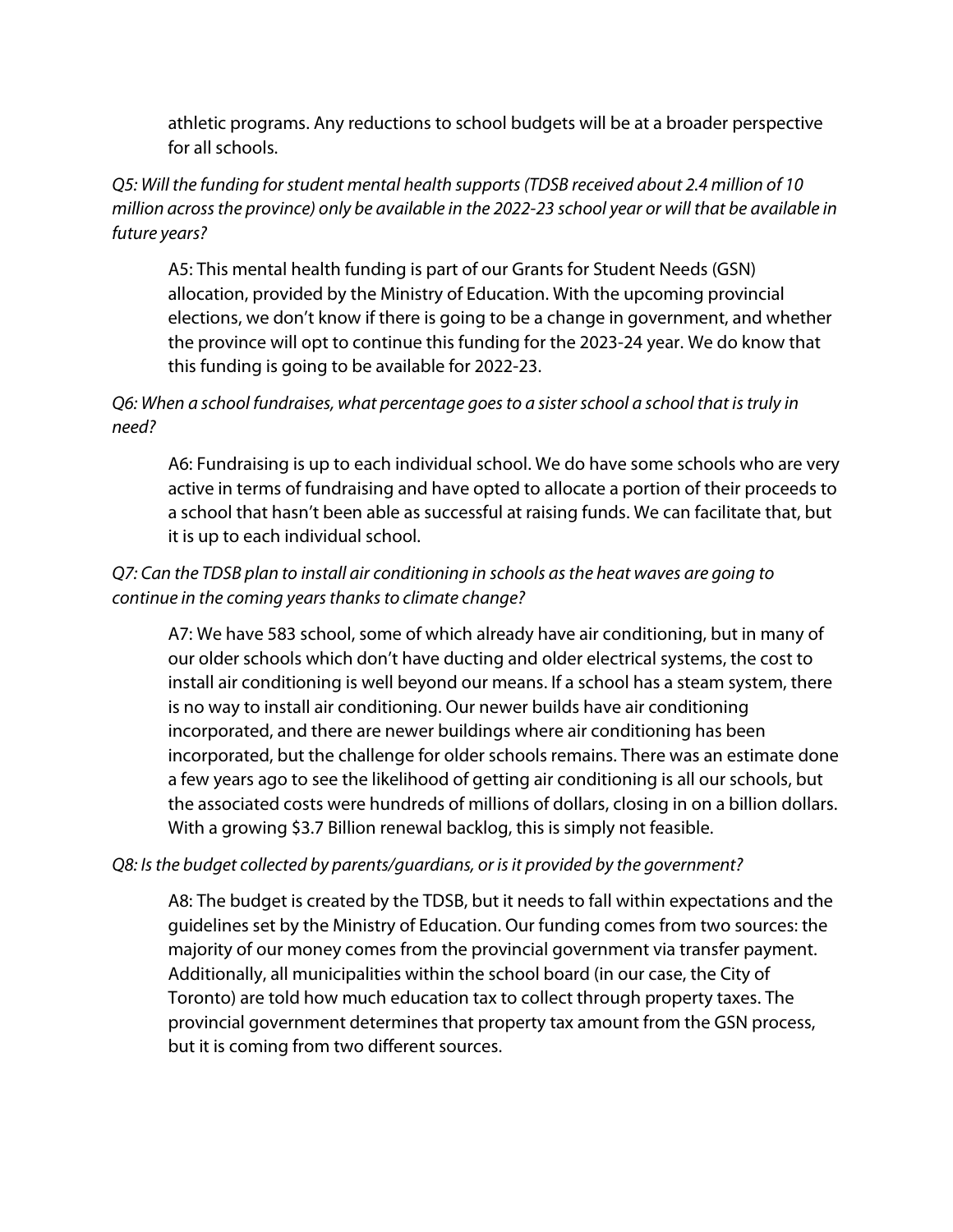*Q9: TDSB is consistently denying to provide additional educational supports to assist a special needs student who has been transferred to a regular class, but hasn't been integrated with a regular class for the past 13 years.* 

A9: It is difficult for us to speak to specific cases in this setting. We suggest following up with the teacher and principal at your child's school and with the Special Education department.

#### *Q10: How can we request a review of teacher allocations for the 2022-23 school year? There appears to be a significant shortage in the forecasted allocations for our school.*

A10: Back in March, school board staff forecast enrolment for the upcoming school year. Based on discussions with our planning department and with individual school principals, we develop both the school-by-school enrolment forecast, as well as the board's overall forecast. We then create a staff allocation report for our trustees, stating that will hire so many elementary teachers and so many secondary teachers. After the report is approved by the trustees, we do the rollout process through the spring so elementary schools can set up class configurations and secondary schools can set up their timetables. We then go back and review these numbers in the fall, after the school year starts, and the students are actually in the school. If need be, we adjust our staffing models to the appropriate level based on the number of students at the school. While a school may see a reduction right now because projections predict a decrease in the number of students, we will readjust if this forecast is off or more students come into the neighborhood. By the end of September, the enrolments and the teachers will align appropriately for your school.

## *Q11: What specifically did the COVID Learning Recovery funding from the province go toward? Has any been allocated for extra Tutoring as was promised? Is it targeted at specific schools, based on LOI? Does that mean some schools would not see any of it?*

A11: This is 31.5 million in staffing support funding that's continuing from last year to this year, so we are utilizing much of that funding, as outlined in the slide deck for additional school-based staffing support. Because of the end of our workers protection funding in 2021-22, there have been a reduction in those school-based staffing costs such as, lunchroom supervisors and other support staff. We have utilized this funding to add back some of those positions that were previously impacted.

# *Q12: Has money been allocated, or will it be allocated to address some of the Human Rights Commission suggestions regarding Right to Read to address literacy gaps?*

A12: Staff have reviewed the recommendations themselves and there are plans for professional learning for not only central staff but school-based staff. Staff are still working on understanding the report and while we have started making plans, we still need to determine what is needed to address the gaps.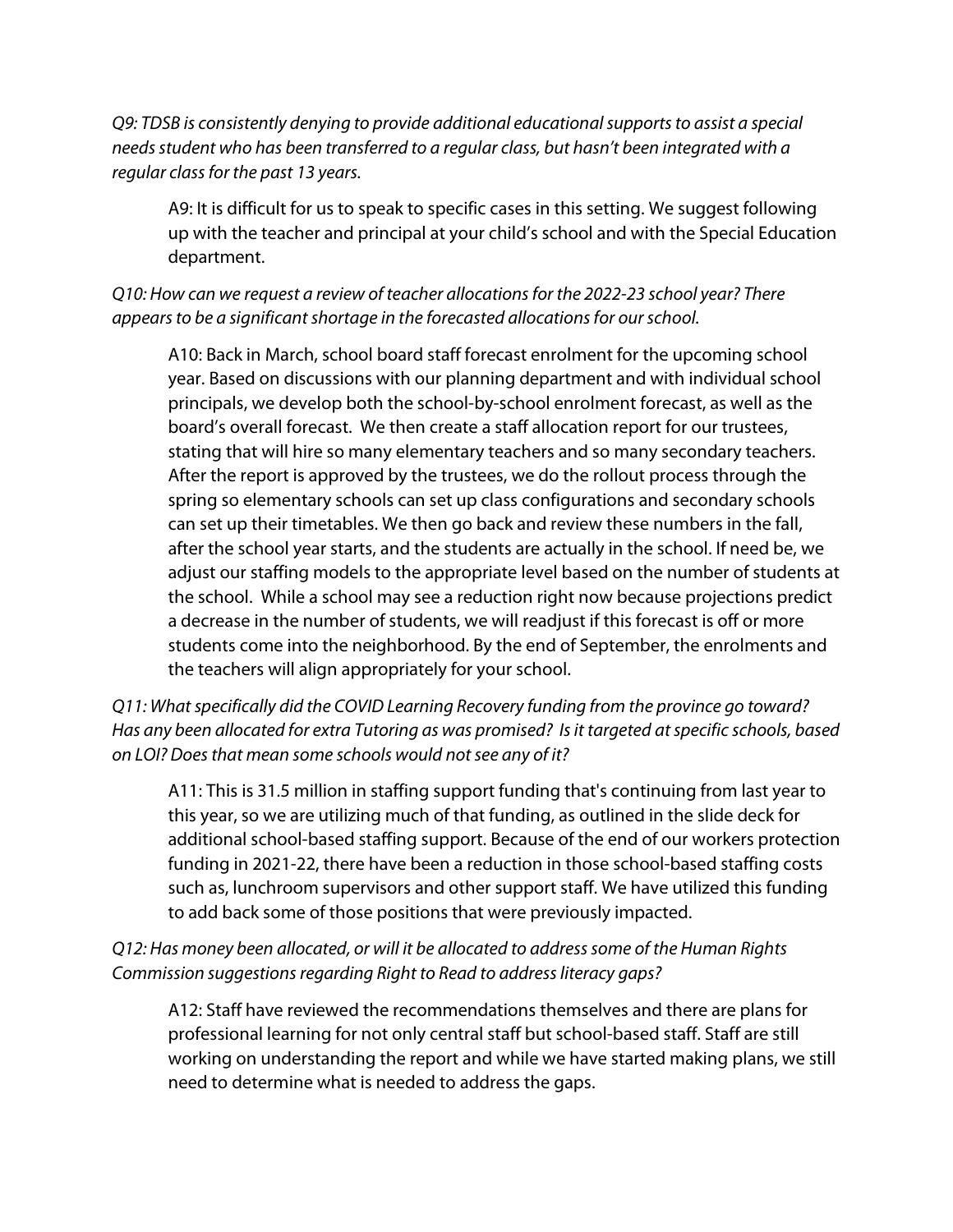*Q13: Why does the TDSB not introduce differential instructions and an integrated classroom instead of the current special education class where every student is unique in their own abilities, but delivering in one format with abstract targets?*

A13: In this specific case, that's not relevant to the budget. This is something best addressed by your principal or potentially special education staff who can speak to the individual circumstances in your child's class.

*Q14: What actions are being taken to fill critical ongoing staffing gaps? Our school has had six interim principles for this academic year alone - when can we expect to have an assigned principal to help provide stability for staff and students at our school?*

A14: There's a critical shortage of staff in all parts of the economy, right now thanks to the pandemic. Staff and the Employee Services department are working diligently to try to fill those gaps as quickly as possible. We realize it has been a challenge this year and we are making every effort to fill those as quickly as possible. We hope to have stability in our principal pool shortly and we're still working on filling positions for teachers and other important roles as well.

Q15: School ventilation systems have been identified as a priority area needed for upgrades. (thanks to the pandemic and airborne nature of the spread of infectious diseases like COVID-19). What area of the budget refers to ventilation system upgrades?

A15: We have received additional funding from the government to be used towards ventilation upgrades. The province has invested \$5.9 Millions towards the ventilation top up this year, and there is an additional amount that we can allocate next year as well. We have also been provided additional in-kind HEPA filter units for school boards during the year. We will be fully utilizing that money to ensure there are sufficient HEPA filter units across the system. Currently, each school does have sufficient HEPA filters for each occupied classroom. We are also using some of that money, along with the Capital Infrastructure Resilience funding for mechanical ventilation upgrades, and filter changes.

*Q16: Are the 106 positions from the COVID-19 Pandemic Recovery Plan permanent? Will the \$5.9 million funding announced in November for child and youth workers, child and youth counselors, social workers and school-based safety monitors be available beyond next year?*

A16: The additional investments around the child and youth workers, social workers and the child and youth counselors are permanent positions that we have hired. We anticipate these are going to be permanent additions unless there are future changes to our budget that may impact staffing levels.

*Q17: Do we know why there has been a decline in special education enrolment? This has an impact on the special education funding line. Are these children moving out of the system?*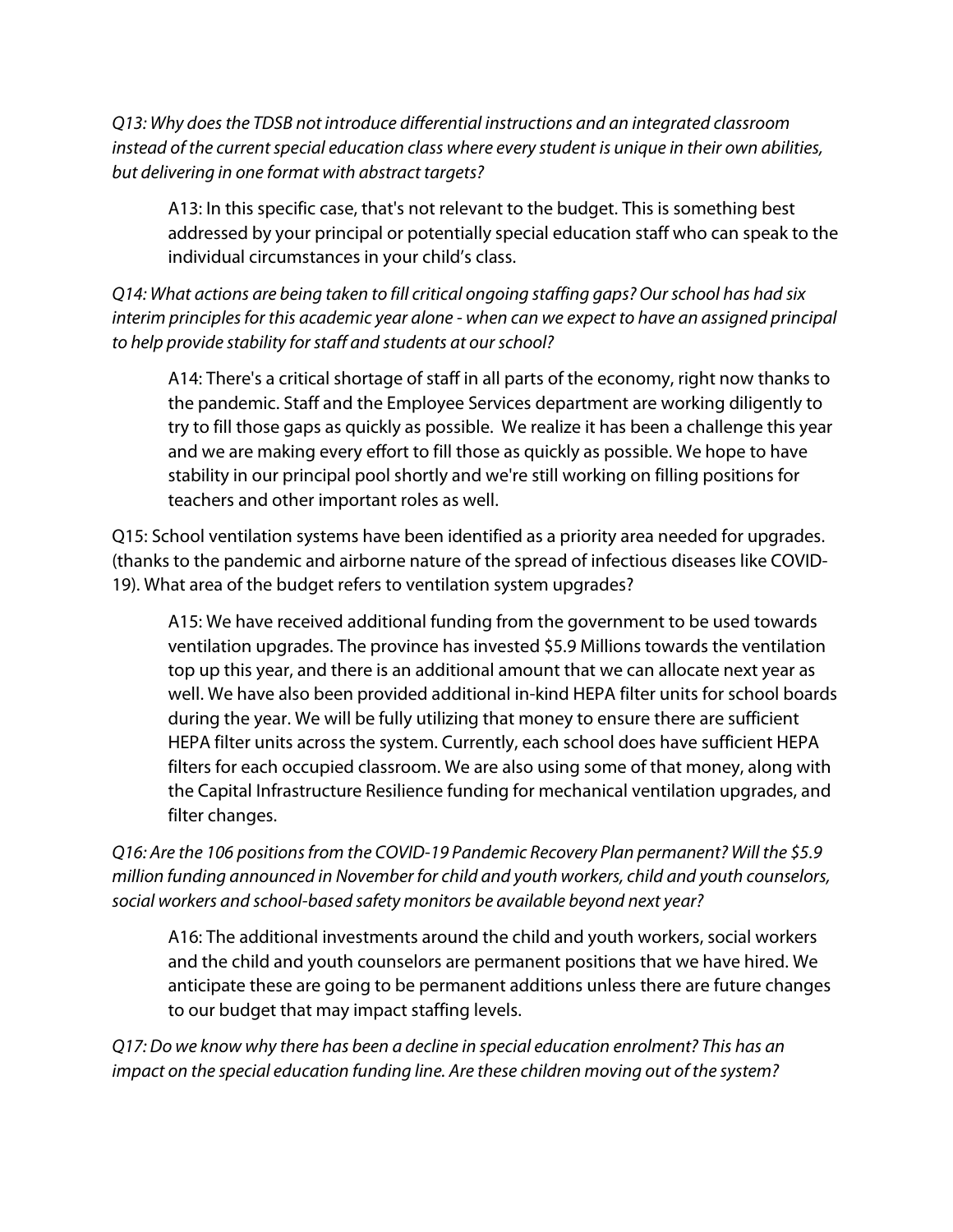A17: This decline is not unique to special education. We have seen enrolment decline across the board. We have noticed parents holding their children back in kindergarten since grade 1 is the first mandatory year. We are also seeing migration out of Toronto towards York Region and other neighbouring boards, and less immigration patterns into the city, meaning less newcomers. We are expecting these numbers to rebound in the coming years as COVID19 lessens its impacts on enrolment.

# Evening Session – 7PM

*Q1: What will the TDSB do to increase education funding to meet the needs of all students and staff?*

A1: The Trustees have been appealing for additional funding from the province for years. Trustees and staff continue to advocate for more funding. Earlier this week the Chair appealed for more funding. It is a challenge, because we don't believe the funding benchmarks work for a board this size to support the needs of students in an urban setting such as Toronto. There is not a lot we can do because the funding model is based on enrolment and doesn't take these other factors into account.

*Q2: How much of the enhanced \$134 million Provincial Newcomers Supplement in the GSN did the TDSB receive for 2022-23? Does the entire Newcomer Supplement go towards ESL staffing supports?*

*A2: We are receiving \$24 Million in the newcomer supplement for 2023. We will be utilizing that to complement the ESL (English as a Second Language) teacher allocation. We are working with the staffing office regarding the allocation, as some of the information from schools was sent late, and we are still in the process of reviewing school needs. We will also make any necessary changes closer to the start of the school year.* 

The supplement is part of our GSN, so it is not earmarked specifically for certain positions – the TDSB doesn't need to report back to the government how this supplement was spent. We have committed to ensure there are sufficient ESL supports at the school and are using the funds to do so.

*Q3: Why is there no operational change to reflect the Ontario Human Rights Commission's Right to Read report findings?*

A3: Staff are still in the process of reviewing the recommendations to see what work we are doing towards this already and what we need to further augment to achieve the recommendations from the report.

Some work has already begun - school staff and superintendents have undergone professional learning already and we are exploring rolling that out to more staff.

*Q4: How is TDSB addressing the Ontario Human Rights Commission Read to recommendations for early screening, K-2 teaching structured literacy, training and delivery of structured literacy?*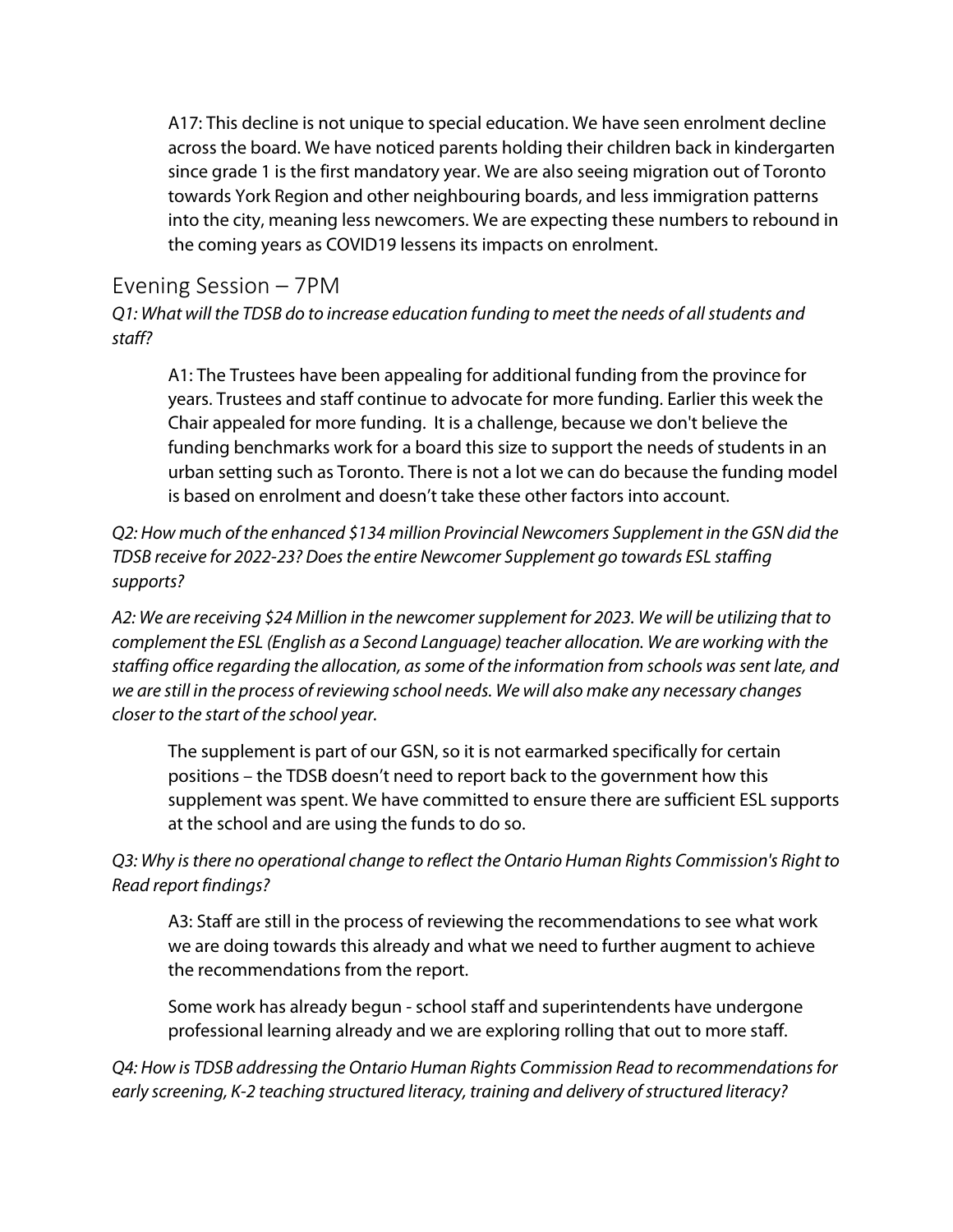A4: This is not specifically outlined in the budget documents, but professional learning is already being rolled out. Staff are continuing to review the recommendations to look at next steps, but at this point we don't have details of how we will address it. Currently, no money has been allotted but it's part of the overall review process we are currently undergoing.

*Q5: What Special Education adjustment are you referring to when to say the changes won't affect the level of support for students who need it? There are currently not enough supports for identified students and it's likely that there are more waiting to be identified with the pandemic backlog.*

A5: Our goal is to ensure that these changes do not negatively impact our students. We are looking at the declining enrolment in some of our programs, to see if there are ways to identify some cost efficiencies around staffing or around the number of classes we have. We are still reviewing, so we can't provide any specifics, but we will have some more details during the upcoming Finance, Budget and Enrolment Committee (FBEC) meetings.

# *Q6: Did the TDSB and the Ministry of Education not expect increased special education costs due to learning loss and mental health impacts during the pandemic?*

A6: The Ministry did provide an increase in funding in special education this year. They increased funding of mental health by about \$10 million province wide. However, at the TDSB, we are facing a shortfall in special education thanks to declining enrolment and the number of staff that we have supporting these programs. We're hoping that with the projected increase in enrolment that these revenues could stabilize in the future. Our spending allocation towards special education is greater than what we receive from the province.

*Q7: I'm an ESL teacher at an elementary school and I've been receiving an influx of new students, especially from Ukraine. I currently have 44 students on my ESL list. That being said, my ESL class has been cut from full time to part time for September 2022. How are you monitoring the schools to ensure the students are getting full support?*

A7: Starting in November of this school year, the planning department started gathering information for their projections for the upcoming 2022-23 school year. Once they have enrolment numbers for October, they start doing their projections. They work with the principals through the winter to refine those projections, both at the system level and at an individual school level. When we go to our board of trustees with our staffing recommendations for teachers and others support staff, we want to have the most accurate information on enrolment. We create a staffing recommendation and once we have Board approval, we start rolling the staff allocations out to schools (usually following March break). The principals in each school then create their program offerings for secondary or decide their class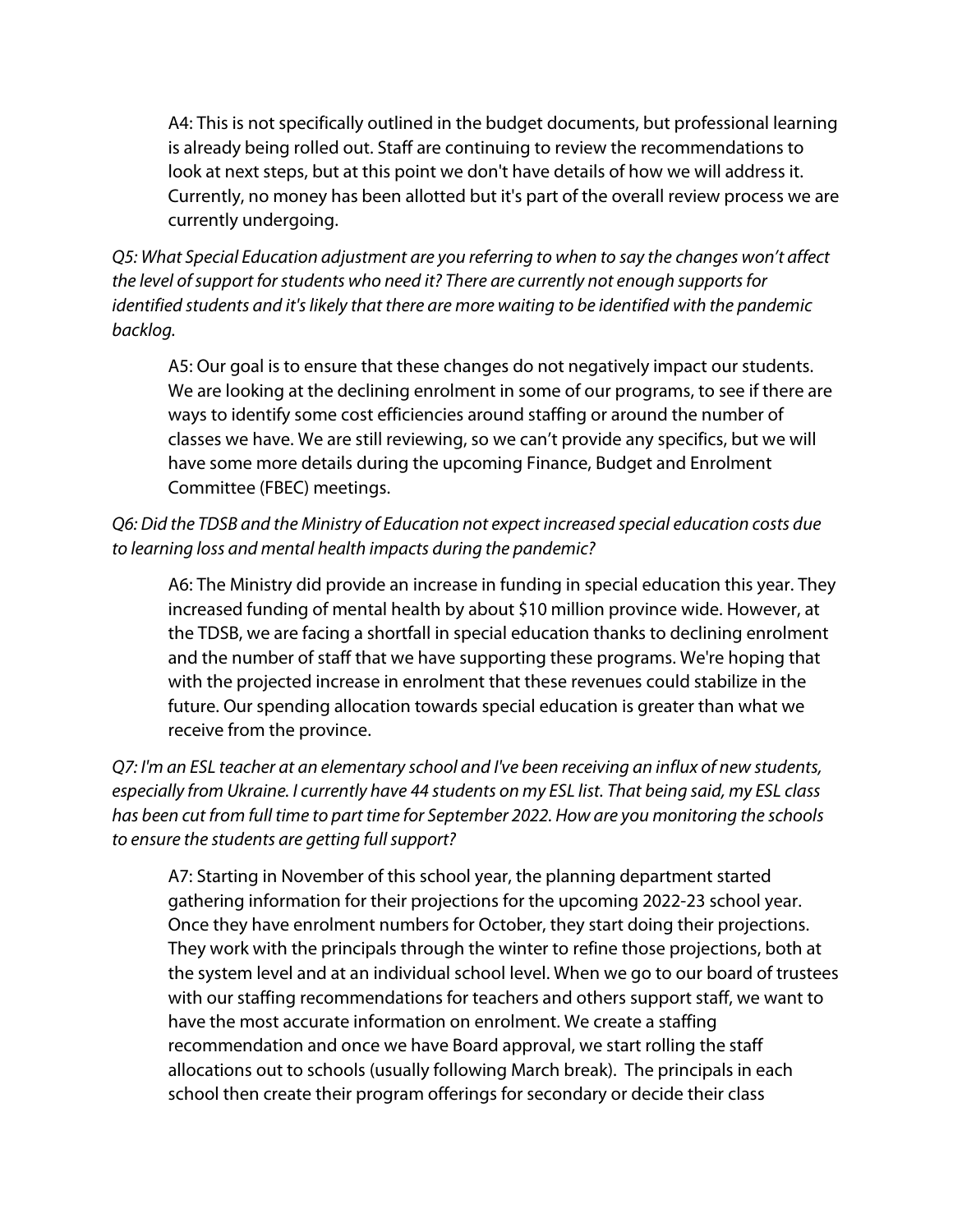configurations for elementary. We then continue to monitor enrolment numbers through the end of the school year, but the next big review in the fall, come September, when we have the actual enrolment numbers at each school. At this point, teacher allocations are adjusted based on actual enrolment. We will add additional teachers at schools where they exceeded enrollment growth, whether it be ESL or any other program and similar, we will adjust in other schools where we may have seen enrolment decline.

#### *Q8: Will there be a reduction in caretaking levels, and if so, how much as part of this budget?*

A8: Through the Support for Student fund and the Learning Recovery fund, we've increased caretaking by about 108.5 FTEs (full time equivalents.) There have been some reductions to caretaking due to our decrease in enrollment during the staff allocation process, but we have tried to replenish many of those positions, through this additional funding.

# *Q9: Are the supports for ESL students equivalent to pre-pandemic levels? Do we do we get into that level of detail within our budget documents?*

A9: When we refer to pre-pandemic levels, we are really aiming to ensure that there are sufficient ESL supports across the system, based on the number of students requiring that support. The staffing office is working very closely with the ESL office to look at individual schools and the number of students with ESL needs to determine whether adjustments are needed and if any adjustments could be made also before the start of the school year. We are still working through those numbers.

# *Q10: How do we get more information about school board advocacy to the Ministry for additional funds?*

A10: If you go to our website <www.tdsb.on.ca> and you scroll down, just after the 'News' section, you can see a whole section called 'Advocacy Letters' [<https://www.tdsb.on.ca/Advocacy-Letters>](https://www.tdsb.on.ca/Advocacy-Letters). Here, you'll be able to see all the advocacy letters that typically come from the Chair of the Board to the ministry. For example, there is a recent letter, appealing for additional funding to cover pandemic related costs.

*Q11: I'm concerned about the reduction in special education funding and the allocation of staff to support students with IEPs (Individual Education Plans.) For example, my child's elementary school of 500 students went from two staff to one SERT (Special Education Resource Teacher.) How is the TDSB going to provide support to these students, when you have to cut staff across the system?*

A11: Similar to what we do for other staff allocations at our school, in September we'll adjust our special education support staff allocation in each school based on the number students requiring those supports. If our projections don't line up with the actual numbers come September, we will adjust accordingly.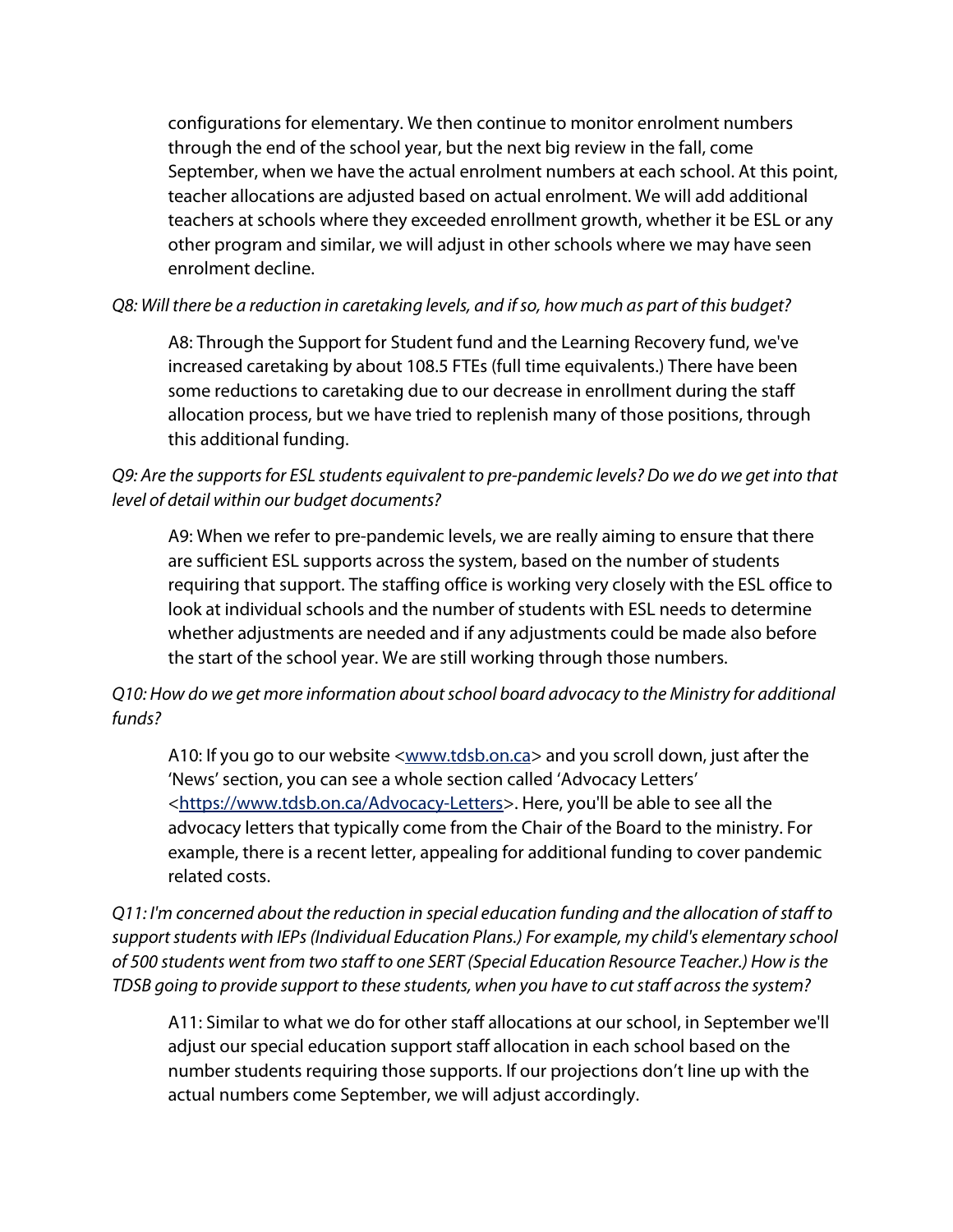# *Q12: How does TDSB ensure that our education system is up to date with respect to the upgrade in technology?*

A12: Within the past 2 years (especially due to the pandemic) we have spent millions in technology upgrades, include upgrades to our broadband and purchasing devices (laptops, tablets, etc.) for students to use during the school shutdowns. We have committed to continue issuing laptops for students in Grade 5 and Grade 9 for the 2022-23 school year. This is a stress on our system, because we aren't adequately funded for technology upgrades, but we are committed to maintaining technology improvements, while being cognizant of our limited resources. Our IT department does phenomenal work to make sure our technologies are up to date, with the best systems for our students.

*Q13: It seems the Outdoor Education department is facing cuts due to the loss of some type of grant funding that is not being renewed. How can we try to get this funding reinstated? Connecting students to the natural world is especially important to mental health in the midst of and following a pandemic.*

A13: If they're referring to the \$500,000 reductions that we're proposing for year two and year three, this is really driven by whether some of those outdoor education sites are going to see a huge cost escalation with regards to lease renewals. If we can maintain those leases at their current cost or lower, we likely won't consider any reductions in the site. Instead, we will try to identify other options, like reducing weekend programming or charging some of the transportation costs to the schools, instead of to the central departments. These options won't have a direct impact to the programming for students.

# *Q14: With the given deficit and the proposed model, would library support or books and technology for children be affected?*

A14: We're not planning any reductions at this time, but this is a very good question because as technology changes, we constantly evaluate the potential for efficiencies here (i.e: opting for online resources for texts that is constantly amended, as opposed to the books/ hard copies.)

#### *Q15: Will anything impact children's extracurricular activities? How are we managing that?*

A15: We expect extracurricular activities to largely return to normal compared to previous years. We thank our teachers for volunteering their time to make these extracurriculars a reality. They are enthused to continue offering these opportunities for our students.

#### *Q16: Is there anything in the budget at this point that would impact healthy snacks for students?*

A16: The TDSB has a partnership with the Toronto Foundation for Student Success (TFSS) – they are an arms-length organization that works very closely with our schools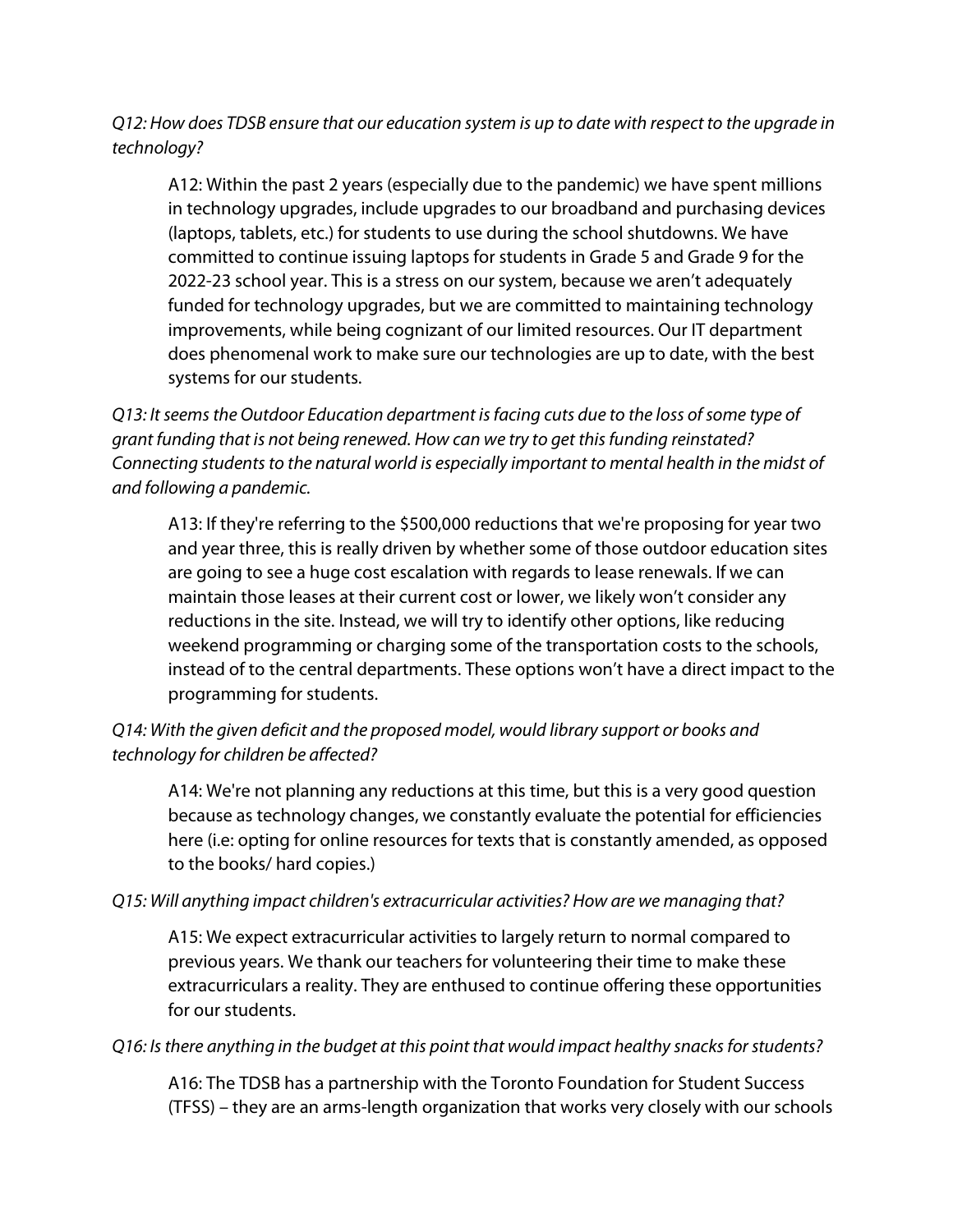to provide funding for nutrition programs like the breakfast program and the snacks program. They invest upwards of \$20 million to our schools, each year, and there have not been any funding changes to these programs so schools can continue to apply for the nutrition programs.

*Q17: Is the TDSB planning on selling or building schools or Outdoor Education facilities to make up for the funding shortfalls?*

A17: While we do have sites that we have declared surplus, there is currently a moratorium on closing school sites in the province. We always are looking at right sizing the organization's physicals, but when we sell a building or school that money can only be earmarked towards refurbishing the schools. We wouldn't be able to use it towards operational needs at this point.

*Q18: It's very disruptive when we reassess ESL classes or other programs in September after the start of the school year. It often shuffles teachers around and it takes time for students and staff to get settled. Rather than taking away ESL classes and then bring them back later, why can't you*  look at ESL student enrolment right now in order to let schools with high ESL student enrolment *know that they will continue to have ESL in September?*

A18: We do our planning with base of the March report to our trustees, and we follow with the allocation of the staffing models to our principals. There are cases where we predict enrolment changing drastically in a school in, and we're confident this is going to materialize. In these rare cases, we do add additional teachers in May and June for principals. In most cases, we need to wait for solid enrolment number in September to have accurate allocations and the least number of disruptions across the entire system.

*Q19: What have the trends in school generated funds been over the past three years? Have we seen either a reduction in overall fundraising capacity or widening gaps in capacity school to school or by socio economic status? What are the projected changes in coming school years and how is an equity lens being applied?*

A19: Typically, before the pandemic, we would see around \$45-50 million in school generated funds revenues across our 582 schools. Because of the pandemic, that number dropped around \$5 million last year, so this is a significant reduction in our fundraising revenues. This is mainly due to school closures and not having any opportunities for fundraising activities at our schools. With regards to the question around equity, our school budget allocation process takes this into account. A portion of the funding that the board applies is based on need or the Learning Opportunity Index and over the years we've been very successful in ensuring that schools that have needs or do not have the capacity to fundraise would receive more of funding and helping flatten the equity curve, and ensuring all schools have equivalent or equitable access to resources.